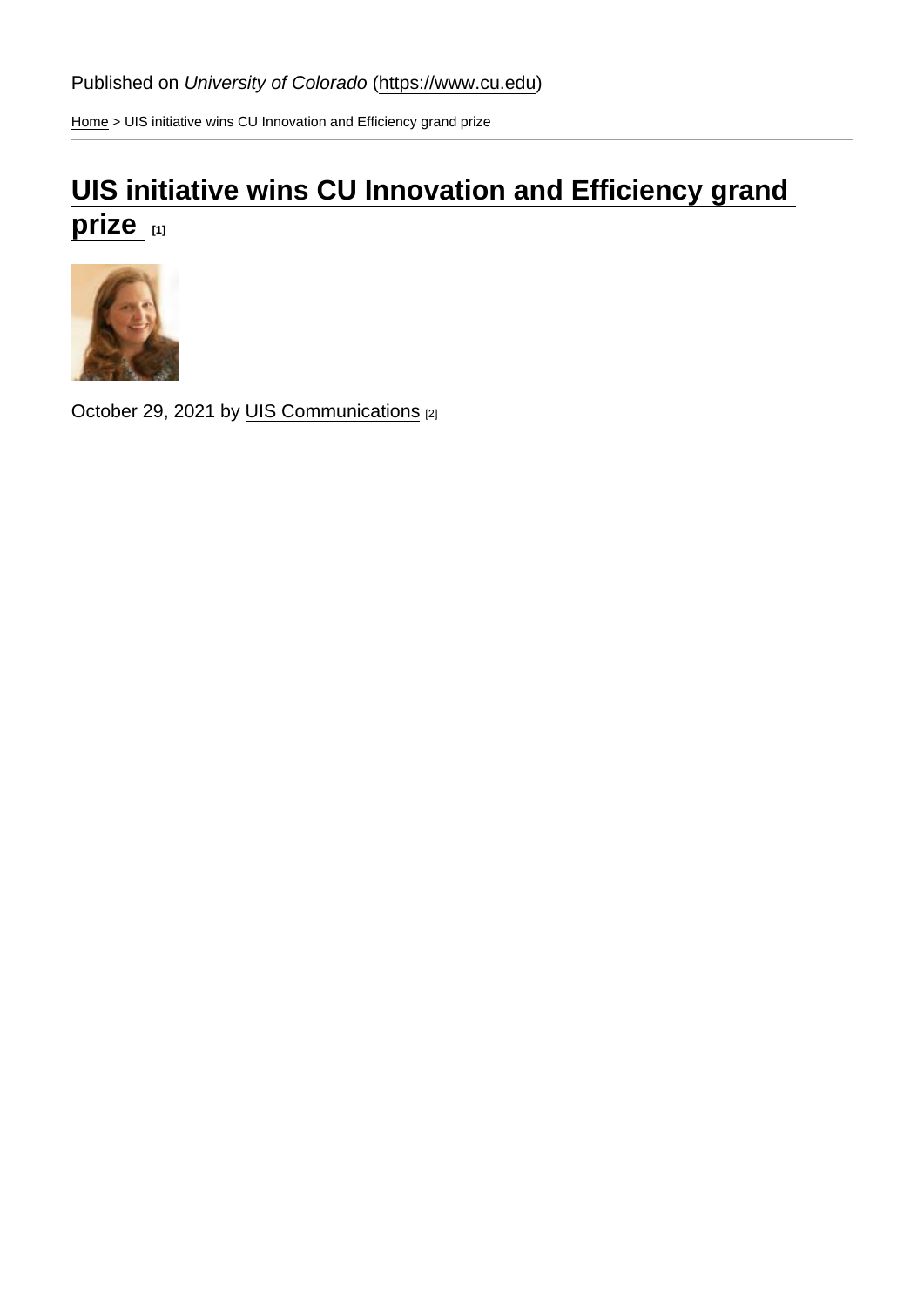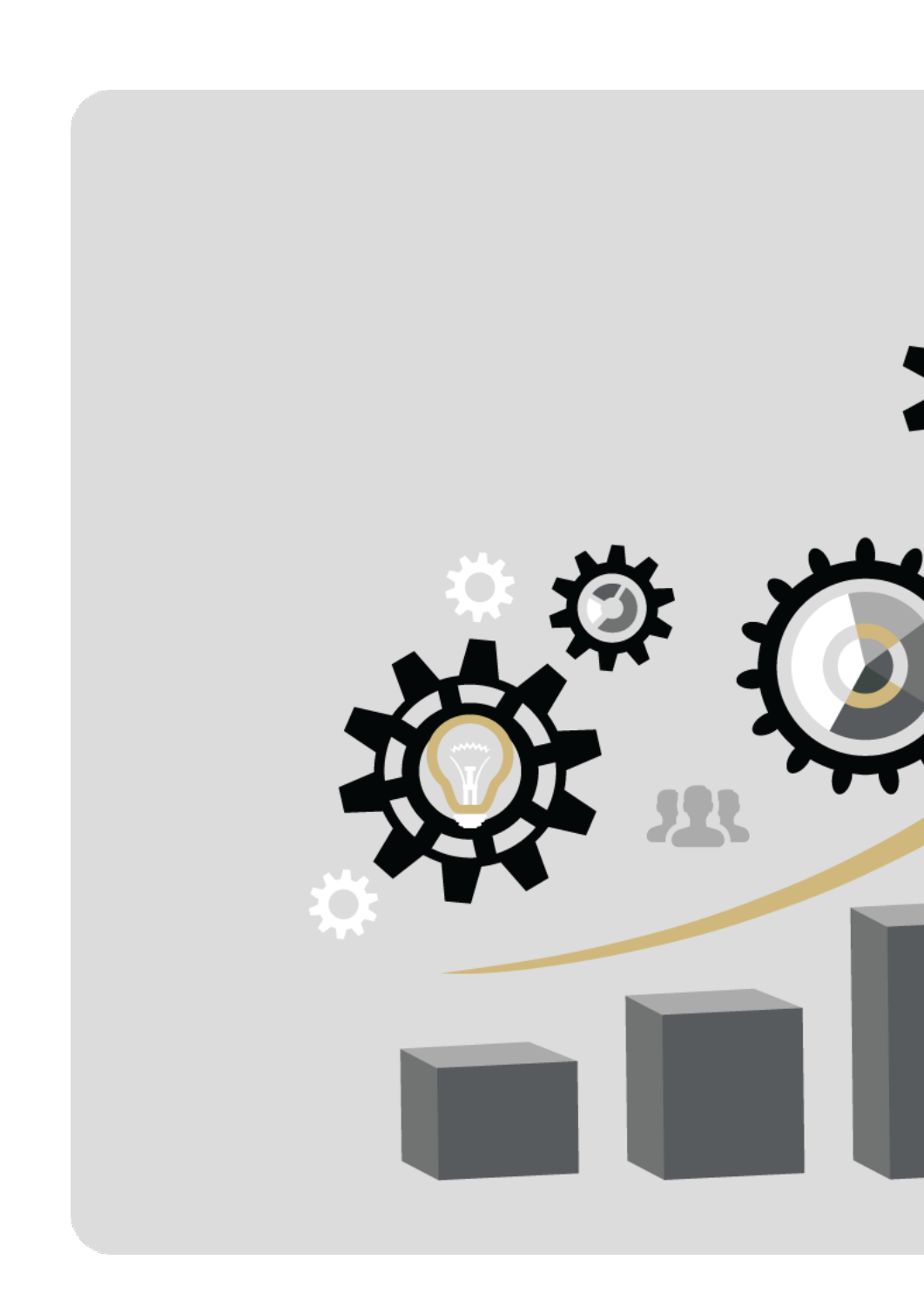As a Tier 1 public research university, the University of Colorado processes thousands of invoices associated with sponsored projects each year. Until 2020, employees in billing departments on all CU campuses followed a highly manual, multistep process to generate invoices, collect related documentation, certify them with signatures, and send them to sponsor contacts for collection. The process was time-consuming and tedious.

[Billing Automation](https://www.cu.edu/controller/i-e-awards/cu-innovation-efficiency-awards-current-submissions/cu-ie-submission-billing) [3], a University Information Services (UIS) initiative to revolutionize that process, was named the grand prize winner by the CU Innovation and Efficiency (CU I&E) Awards program. UIS will receive a \$1,500 cash award as the recipient of the University Controller's Award for Excellence based on creativity, ingenuity, cost savings and efficiency.

Ryan Day, UIS grants application manager, developed an innovative design that automated those tedious steps in the billing process. By autogenerating invoices with certified signatures and the necessary documentation, plus autogenerating emails to the correct sponsors without any need to print, scan or manually obtain signatures, they transformed the billing process.

Day acknowledged the contribution from campus partners in billing departments, specifically naming Koffi Gnatsidji from Anschutz Medical Campus, Sonya Lee from CU Boulder and Melinda Hamilton from UCCS. "Without their help in identifying the challenge, testing during development and being open to change, we could never have accomplished this innovation," said Day.

Another UIS nominee, [Personalized Post Award Work Centers](https://www.cu.edu/controller/i-e-awards/cu-innovation-efficiency-awards-current-submissions/cu-ie-submission-Personalized Post Award Work Centers) [4], received one of the four CU Innovation and Efficiency Awards, which include a \$1000 cash prize. Samantha Fildish, a UIS business systems analyst, led the initiative to create a custom layer and custom pages in PeopleSoft so that those tasked with managing data and tracking the progress of a grant award could do so more efficiently and accurately.

Great ideas require great development work behind the scenes. "The innovation really relied on our development team," said Fildish. "They created the personalized work centers that now save users on all CU campuses time and effort, and we are continuing to improve and expand the work centers."

Linda Warren, UIS senior PeopleSoft developer, and Bryce Oakes, UIS PeopleSoft grants developer, turned the creative ideas behind both initiatives into reality. Sridevi Bankupalli, UIS Associate Director of Enterprise Development, submitted both project nominations along with Milap Sharma, UIS Assistant Vice President of IT Service Delivery.

"It is such an honor to have our efforts recognized in this platform and it spurs us to think of more innovative and efficient ways to support Sponsored Research at CU," said Jaya Vaidyanathan, senior director of research and grants, who oversees the team with the winning entries.

Learn more about the winning programs and view submissions at the [CU Innovation and](https://www.cu.edu/controller/innovation-efficiency-awards)  [Efficiency Awards website](https://www.cu.edu/controller/innovation-efficiency-awards) [5].

[UIS](https://www.cu.edu/blog/uis-news/tag/uis) [6], [CU I&E Awards](https://www.cu.edu/blog/uis-news/tag/cu-i&e-awards) [7], [grants management](https://www.cu.edu/blog/uis-news/tag/grants-management) [8] Display Title: UIS initiative wins CU Innovation and Efficiency grand prize Send email when Published: